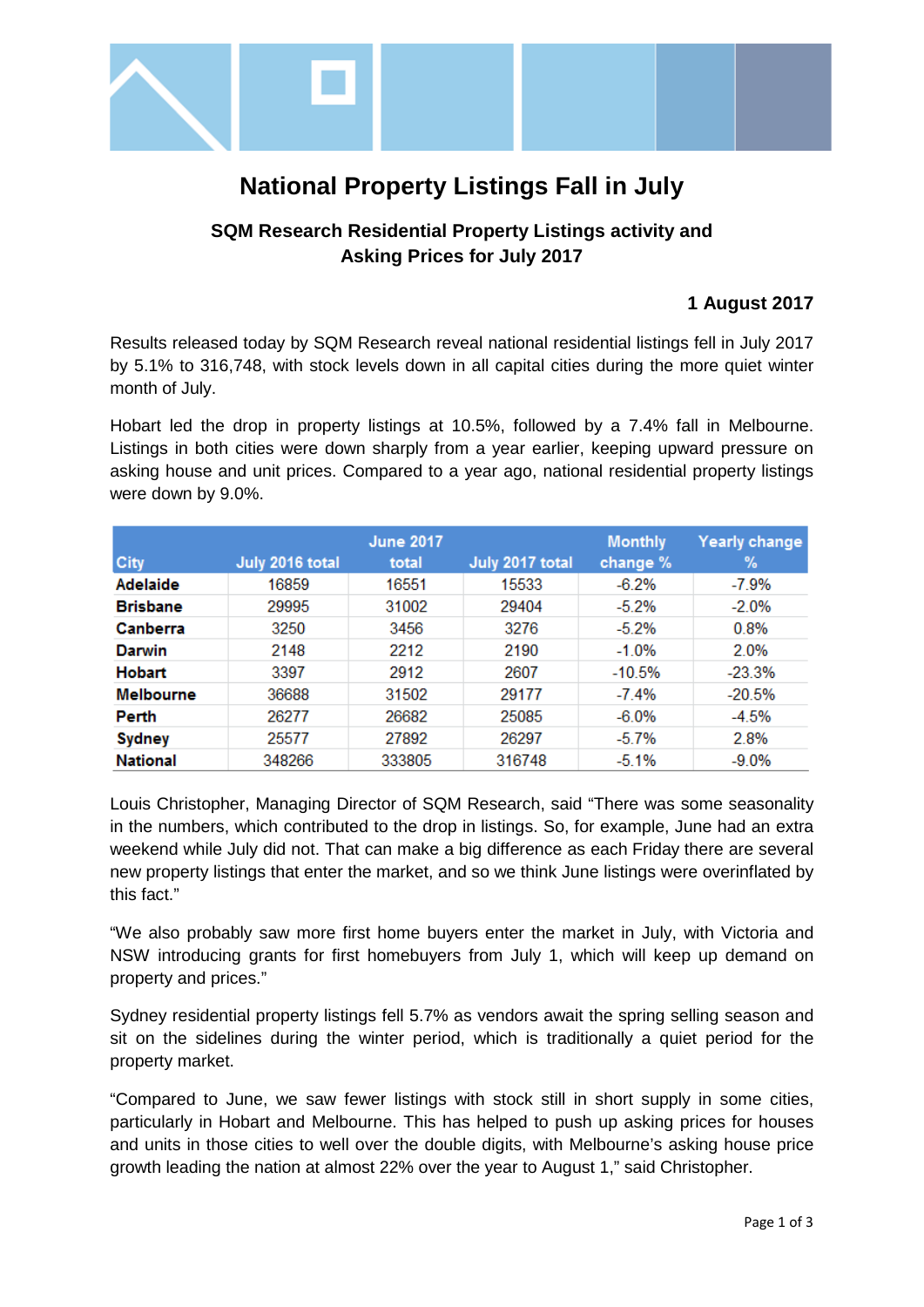

## **Asking Prices**

The table below indicates asking property prices have also shown strong growth in Canberra, as well as continued robust growth in Sydney. But in Darwin and Perth, higher stocks levels have contributed to downward pressure on prices, while Adelaide prices are growing modestly and stock levels have contracted the.

| <b>SQM Research Weekly Asking Prices Index</b> |                   |                        |                             |                                  |                               |  |  |  |
|------------------------------------------------|-------------------|------------------------|-----------------------------|----------------------------------|-------------------------------|--|--|--|
| <b>Week ending</b><br>1 Aug 2017               |                   | <b>Asking</b><br>Price | Chg on<br>prev wk           | <b>Rolling</b><br>month<br>% chg | 12 mth<br>$%$ chg             |  |  |  |
| <b>Canberra</b>                                | <b>All Houses</b> | 731.7                  | 3.7 <sub>A</sub>            | $1.1\%$ $\triangle$              | 13.9% ▲                       |  |  |  |
|                                                | <b>All Units</b>  | 383.5                  | $-0.5$ $\times$             | $0.1\%$ $\triangle$              | 5.0% ▲                        |  |  |  |
| <b>Sydney</b>                                  | <b>All Houses</b> | 1,326.6                | $-2.5$ $\times$             | $-1.8\%$ $\blacktriangledown$    | 10.6% A                       |  |  |  |
|                                                | <b>All Units</b>  | 699.5                  | $1.1 \triangle$             | $0.3\%$ $\triangle$              | 4.9% ▲                        |  |  |  |
| <b>Darwin</b>                                  | <b>All Houses</b> | 606.9                  | $0.7 \triangle$             | $-0.3\%$ $\blacktriangledown$    | $-3.4\%$ $\blacktriangledown$ |  |  |  |
|                                                | <b>All Units</b>  | 418.5                  | $0.3 \triangle$             | $-0.3\%$ $\blacktriangledown$    | $-9.9\%$ $\blacktriangledown$ |  |  |  |
| <b>Brisbane</b>                                | <b>All Houses</b> | 607.8                  | 0.9 <sub>A</sub>            | $0.3\%$ $\triangle$              | $3.1\%$ $\triangle$           |  |  |  |
|                                                | <b>All Units</b>  | 382.8                  | $0.4 \triangle$             | $0.1\%$ $\triangle$              | $2.0\%$ $\triangle$           |  |  |  |
| <b>Adelaide</b>                                | <b>All Houses</b> | 506.1                  | $1.3 \triangle$             | $-0.5\%$ $\blacktriangledown$    | $3.6\%$ $\triangle$           |  |  |  |
|                                                | <b>All Units</b>  | 298.3                  | $0.7 \triangle$             | $0.4\%$ $\triangle$              | 1.9% ▲                        |  |  |  |
| <b>Hobart</b>                                  | <b>All Houses</b> | 460.7                  | $-0.7$ $\blacktriangledown$ | $-0.4\%$ $\blacktriangledown$    | 13.7% ▲                       |  |  |  |
|                                                | <b>All Units</b>  | 308.6                  | $0.7 \triangle$             | $1.9\%$ $\triangle$              | 16.9% ▲                       |  |  |  |
| <b>Melbourne</b>                               | <b>All Houses</b> | 926.8                  | $-4.4 \; \text{V}$          | $-0.5\%$ $\blacktriangledown$    | 21.6% ▲                       |  |  |  |
|                                                | <b>All Units</b>  | 503.3                  | $1.1 \star$                 | $0.1\%$ $\triangle$              | 10.5% ▲                       |  |  |  |
| <b>Perth</b>                                   | <b>All Houses</b> | 661.9                  | $1.3 \triangle$             | $-0.3\%$ $\blacktriangledown$    | $-4.3\%$ $\blacktriangledown$ |  |  |  |
|                                                | <b>All Units</b>  | 399.2                  | $-1.7$ $\tau$               | $-1.4\%$ $\blacktriangledown$    | $-7.9\%$ $\blacktriangledown$ |  |  |  |
| <b>National</b>                                | <b>All Houses</b> | 549.2                  | $1.0 \triangle$             | $-1.6\%$ $\blacktriangledown$    | $8.8\%$ $\triangle$           |  |  |  |
|                                                | <b>All Units</b>  | 362.0                  | $0.6 \triangle$             | $0.1\%$ $\triangle$              | $3.8\%$ $\triangle$           |  |  |  |
| <b>Cap City</b><br><b>Average</b>              | <b>All Houses</b> | 931.2                  | $-3.0 \, \text{V}$          | $-1.2\%$ $\blacktriangledown$    | 10.1% ▲                       |  |  |  |
|                                                | <b>All Units</b>  | 558.3                  | $1.7 \triangle$             | $0.3\%$ $\triangle$              | $4.8\%$ $\triangle$           |  |  |  |

Source: [w. ww.sqmresearch.com.au](http://www.sqmresearch.com.au/)